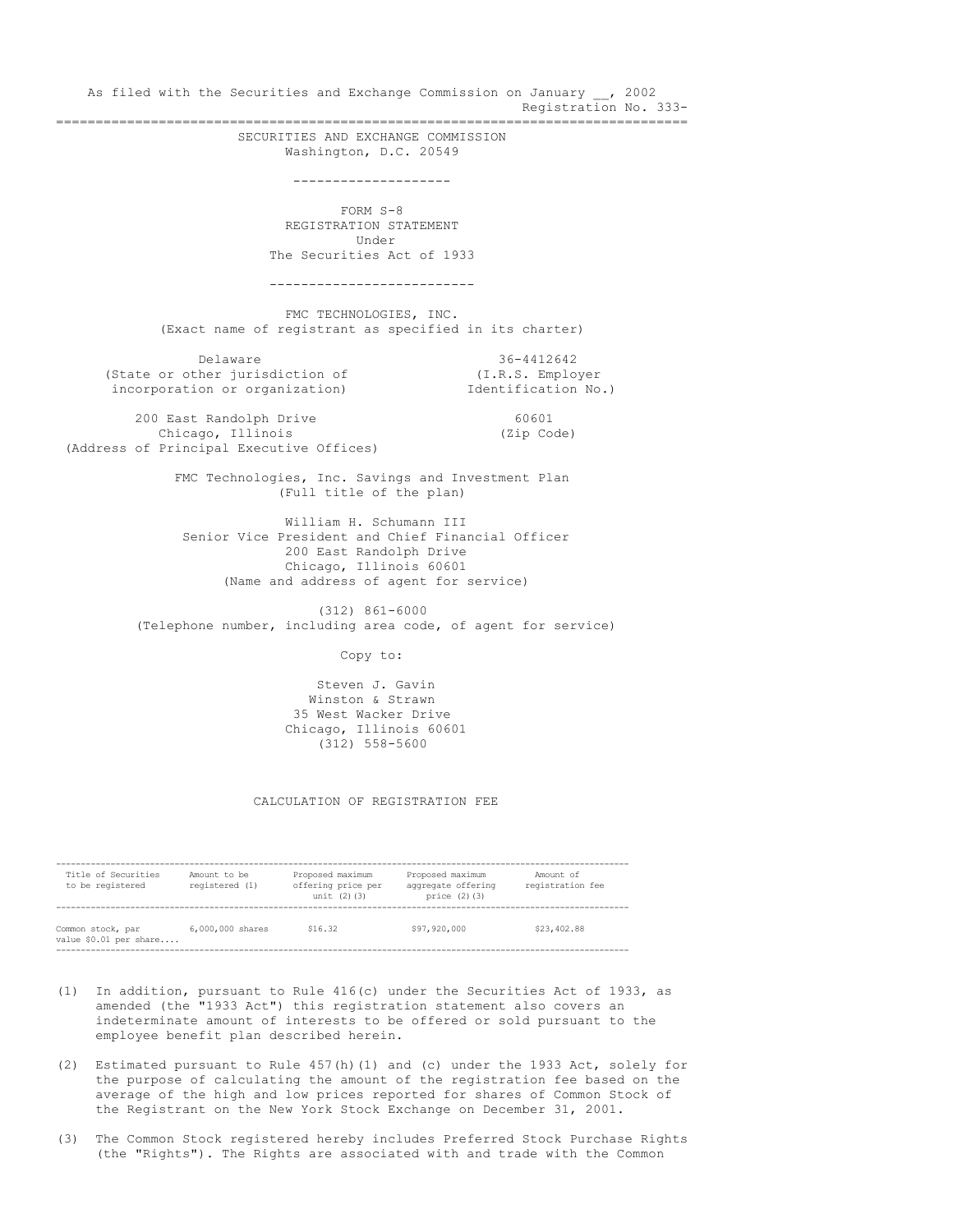Stock. The value, if any, attributable to the Rights is reflected in the market price of the Common Stock.

 $\mathfrak{2}$ 

## PART I - INFORMATION REQUIRED IN THE SECTION 10(a) PROSPECTUS

FMC Technologies, Inc., a Delaware corporation (the "Registrant"), shall deliver the document containing the information in Part I of this Registration Statement to each participant in the FMC Technologies, Inc. Savings and Investment Plan (the "Plan") as specified by Rule 428(b)(1) of the Securities Act of 1933, as amended (the "1933 Act"). Such document is not being filed with or included in this Registration Statement (by incorporation by reference or otherwise) in accordance with the rules and regulations of the Securities and Exchange Commission (the "Commission"). Such document and the documents incorporated by reference into this Registration Statement pursuant to Item 3 of Part II of this Registration Statement, taken together, constitute a prospectus that meets the requirements of Section 10(a) of the 1933 Act.

PART II - INFORMATION REQUIRED IN THE REGISTRATION STATEMENT

Item 3. Incorporation of Documents by Reference.

The following documents previously filed with the Commission by the Registrant are incorporated by reference herein:

(i) the Registrant's Prospectus filed pursuant to Rule 424(b) under the 1933 Act on June 14, 2001 relating to the Registrant's Registration Statement on Form S-1 (File No. 333-55920);

(ii) the Registrant's Quarterly Reports on Form 10-Q for the quarters ended June 30 and September 30, 2001 filed pursuant to the Securities Exchange Act of 1934, as amended (the "1934 Act");

(iii) the Registrant's Current Reports on Form 8-K dated July 11, July 27, July 31 and September 6, 2001 filed pursuant to the 1934 Act; and

(iv) the description of the Registrant's Common Stock and associated Rights contained in the Registrant's Registration Statement on Form 8-A filed on May 11, 2001 pursuant to Section 12 of the 1934 Act and all amendments thereto and reports filed for the purpose of updating such description.

All documents subsequently filed with the Commission by the Registrant pursuant to Sections  $13(a)$ ,  $13(c)$ ,  $14$  and  $15(d)$  of the 1934 Act, prior to the filing of a post-effective amendment which indicates that all securities offered have been sold or which deregisters all securities then remaining unsold, shall be deemed to be incorporated by reference herein and to be part hereof from the respective dates of filing of such documents. Any statement contained herein or in a document incorporated or deemed to be incorporated by reference herein shall be deemed to be modified or superseded for purposes hereof to the extent that a statement contained herein or in any other subsequently filed document which is also incorporated or deemed to be incorporated herein modifies or supersedes such statement. Any such statement so modified or superseded shall not be deemed, except as so modified or superseded, to constitute a part of this Registration Statement.

Item 4. Description of Securities.

Not applicable.

Item 5. Interests of Named Experts and Counsel.

None.

Item 6. Indemnification of Directors and Officers.

Section 145 of the General Corporation Law of the State of Delaware provides as follows:

A corporation shall have the power to indemnify any person who was or is a party or is threatened to be made a party to any threatened, pending or completed action, suit or proceeding, whether civil, criminal, administrative or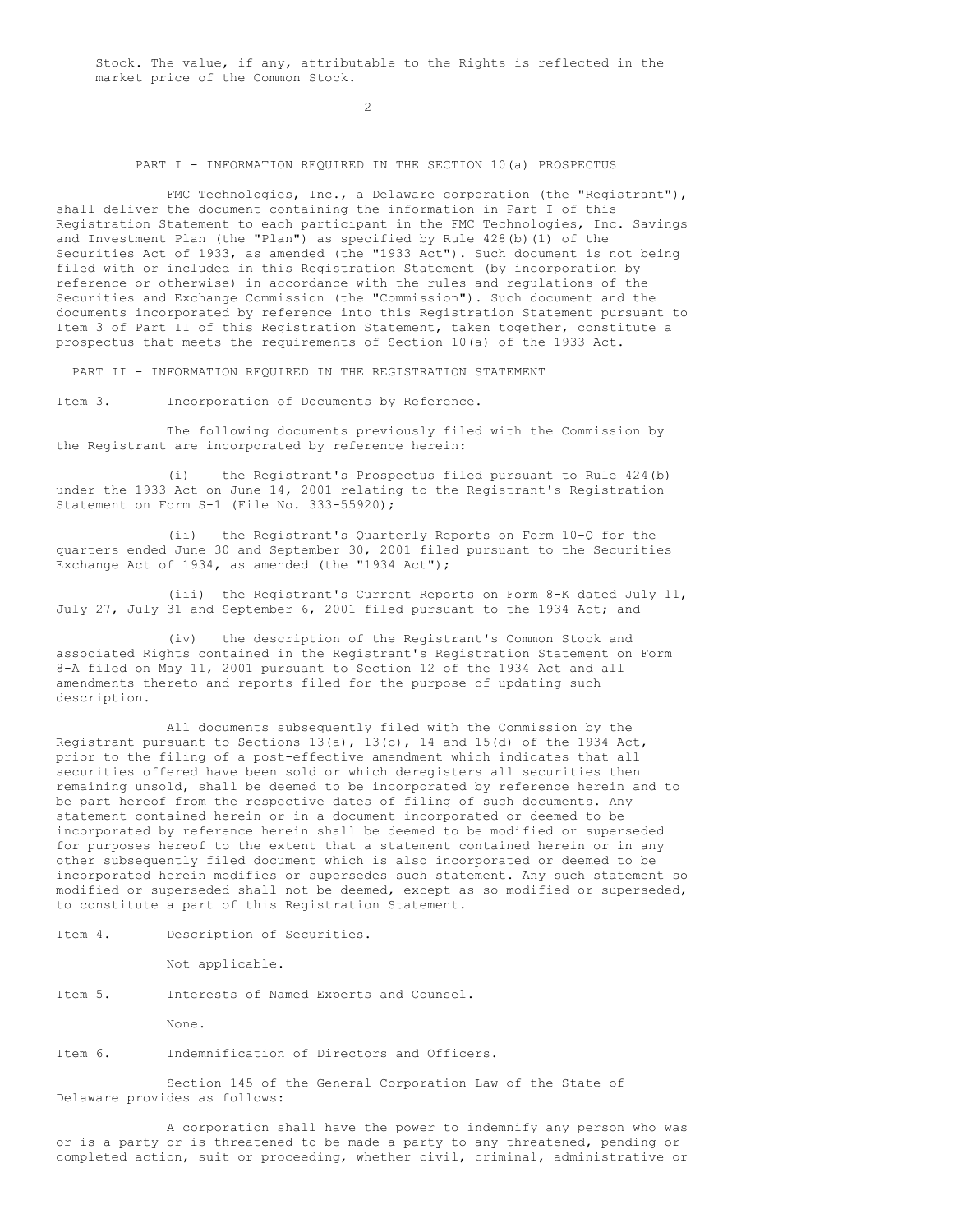investigative (other than an action by or in the right of the corporation) by reason of the fact that the person is or was a director, officer, employee or agent of the corporation, or is or was serving at the request of the corporation as a director, officer, employee or agent of another corporation, partnership, joint venture, trust or

3

other enterprise, against expenses (including attorneys' fees), judgments, fines and amounts paid in settlement actually and reasonably incurred by the person in connection with such action, suit or proceeding if the person acted in good faith and in a manner the person reasonably believed to be in or not opposed to the best interest of the corporation, and, with respect to any criminal action or proceeding, had no reasonable cause to believe the person's conduct was unlawful. The termination of any action, suit or proceeding by judgment, order, settlement, conviction or upon a plea of NOLO CONTENDERE or its equivalent, shall not, of itself, create a presumption that the person did not act in good faith and in a manner which the person reasonably believed to be in or not opposed to the best interests of the corporation, and, with respect to any criminal action or proceeding, had reasonable cause to believe that the person's conduct was unlawful.

A corporation shall have the power to indemnify any person who was or is a party or is threatened to be made a party to any threatened, pending or completed action or suit by or in the right of the corporation to procure a judgment in its favor by reason of the fact that the person is or was a director, officer, employee or agent of the corporation, or is or was serving at the request of the corporation as a director, officer, employee or agent of another corporation, partnership, joint venture, trust or other enterprise against expenses (including attorneys' fees) actually and reasonably incurred by the person in connection with the defense or settlement of such action or suit if the person acted in good faith and in a manner the person reasonably believed to be in or not opposed to the best interests of the corporation and except that no indemnification shall be made in respect to any claim, issue or matter as to which such person shall have been adjudged to be liable to the corporation unless and only to the extent that the Court of Chancery or the court in which such action or suit was brought shall determine upon application that, despite the adjudication of liability but in view of all the circumstances of the case, such person is fairly and reasonably entitled to indemnity for such expenses which the Court of Chancery or such other court shall deem proper.

As permitted by the General Corporation Law of the State of Delaware, the Registrant has included in its Certificate of Incorporation a provision to eliminate the personal liability of its directors for monetary damages for breach of their fiduciary duties as directors, subject to certain exceptions. In addition, the Registrant's Certificate of Incorporation and Bylaws provide that the Registrant is required to indemnify its officers and directors under certain circumstances, including those circumstances in which indemnification would otherwise be discretionary, and the Registrant is required to advance expenses to its officers and directors as incurred in connection with proceedings against them for which they may be indemnified.

The Registrant maintains directors and officers liability insurance for the benefit of its directors and officers.

Item 7. Exemption from Registration Claimed.

Not Applicable.

Item 8. Exhibits.

The following documents are filed as exhibits to this Registration Statement:

| Exhibit No. | Description |
|-------------|-------------|
|             |             |

4.1 Rights Agreement, dated as of June 5, 2001, by and between the Registrant and Computershare Investor Services, LLC, as filed with the Commission on June 14, 2001 as Exhibit 4.2 to the Registrant's Registration Statement on Form S-8 (File No. 333-62996) and incorporated herein by reference.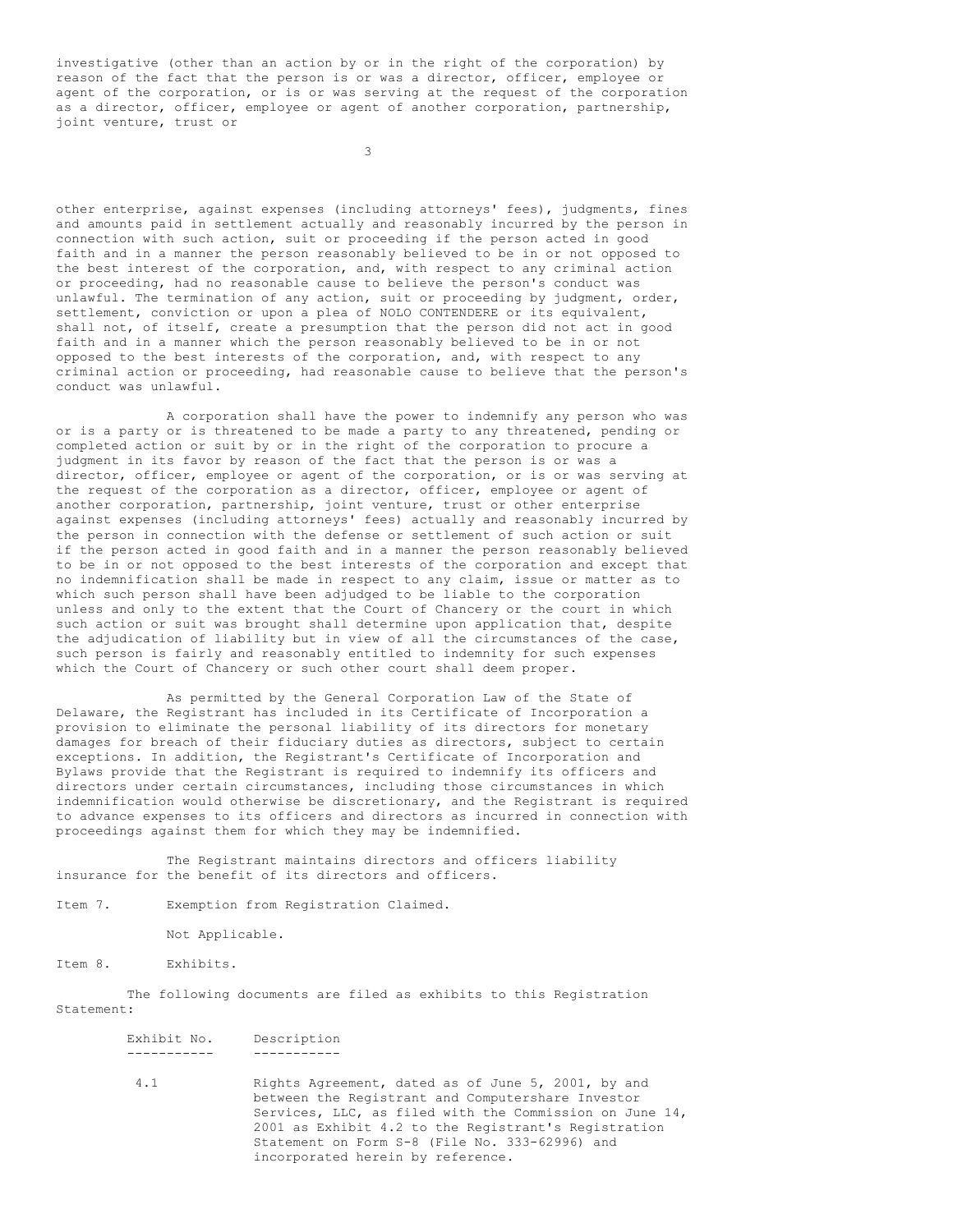- 15.1 Letter regarding unaudited interim financial information.
- 23.1 Consent of KPMG LLP.
- 24.1 Powers of attorney (included on the signature page hereto).

In lieu of an opinion of counsel or an Internal Revenue Service determination letter contemplated by Item 601(b)(5)(ii) of Regulation S-K, the Registrant hereby undertakes to submit the Plan, and any amendment

4

thereto, to the Internal Revenue Service (the "IRS") in a timely manner, and that it will make all changes required by the IRS in order to qualify the Plan under Section 401 of the Internal Revenue Code.

Item 9. Undertakings.

(a) The undersigned Registrant hereby undertakes:

(1) To file, during any period in which offers or sales are being made, a post-effective amendment to this Registration Statement:

> (i) To include any prospectus required by Section 10(a)(3) of the 1933 Act;

(ii) To reflect in the prospectus any facts or events arising after the effective date of this Registration Statement (or the most recent post-effective amendment thereof) which, individually or in the aggregate, represent a fundamental change in the information set forth in this Registration Statement. Notwithstanding the foregoing, any increase or decrease in volume of securities offered (if the total dollar value of securities offered would not exceed that which was registered) and any deviation from the low or high end of the estimated maximum offering range may be reflected in the form of prospectus filed with the Commission pursuant to Rule 424(b) if, in the aggregate, the changes in volume and price represent no more than 20% change in the maximum aggregate offering price set forth in the "Calculation of Registration Fee" table in this Registration Statement; and

(iii) To include any material information with respect to the plan of distribution not previously disclosed in this Registration Statement or any material change to such information in this Registration Statement;

Provided, however, that paragraphs (a)(1)(i) and (a)(1)(ii) do not apply if the information required to be included in a post-effective amendment by those paragraphs is contained in periodic reports filed with or furnished to the Commission by the Registrant pursuant to Section 13 or Section 15(d) of the 1934 Act that are incorporated by reference in this Registration Statement.

(2) That, for the purpose of determining any liability under the 1933 Act, each such post-effective amendment shall be deemed to be a new registration statement relating to the securities offered therein, and the offering of such securities at that time shall be deemed to be the initial bona fide offering thereof.

(3) To remove from registration by means of a post-effective amendment any of the securities being registered which remain unsold at the termination of the offering.

(b) The Registrant hereby undertakes that, for purposes of determining any liability under the 1933 Act, each filing of the Registrant's annual report pursuant to Section 13(a) or Section 15(d) of the 1934 Act (and, where applicable, each filing of an employee benefit plan's annual report pursuant to Section 15(d) of the 1934 Act) that is incorporated by reference in the registration statement shall be deemed to be a new registration statement relating to the securities offered therein, and the offering of such securities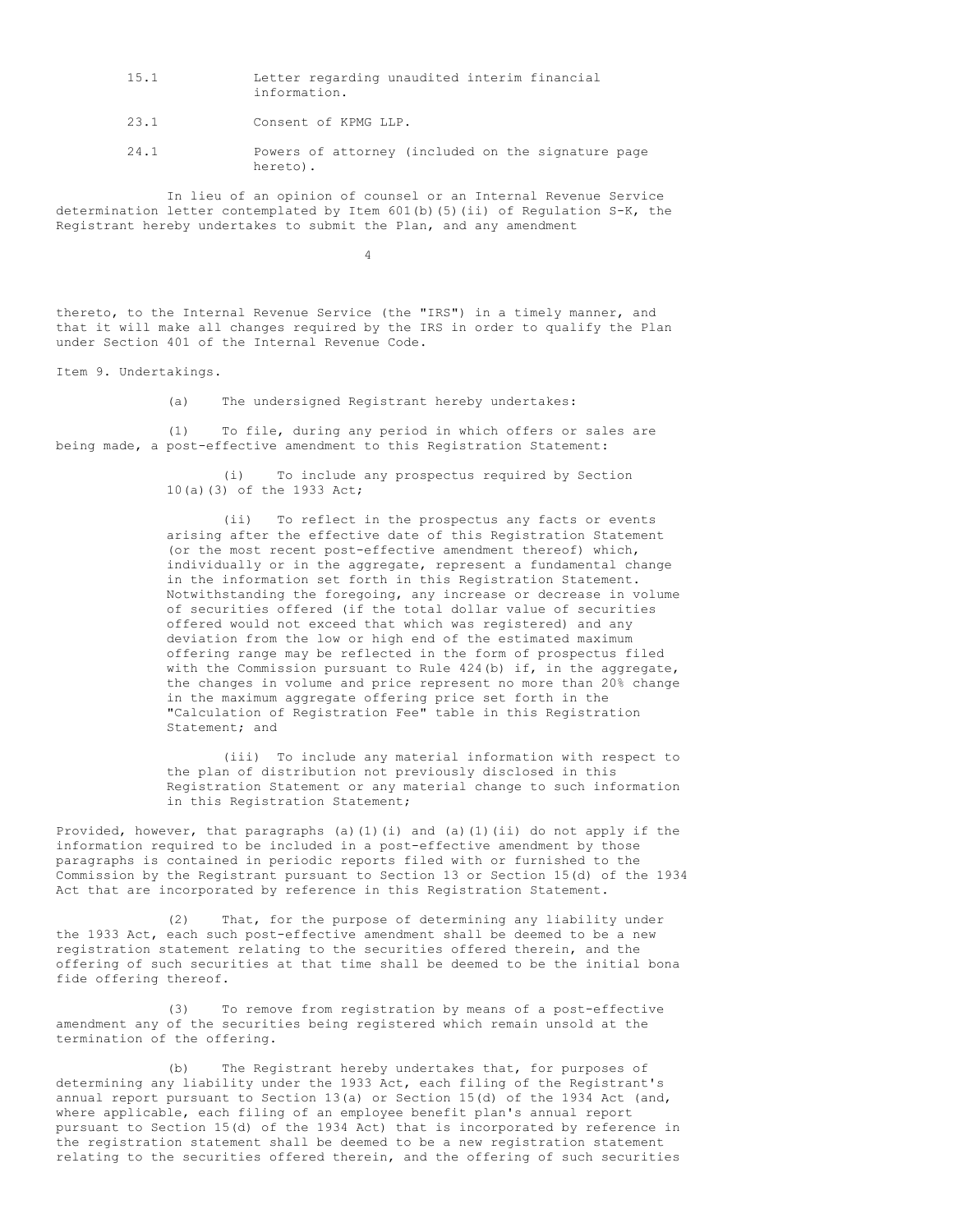at that time shall be deemed to be the initial bona fide offering thereof.

(c) Insofar as indemnification for liabilities arising under the 1933 Act may be permitted to directors, officers and controlling persons of the Registrant pursuant to the foregoing provisions, or otherwise, the Registrant has been advised that in the opinion of the Commission such indemnification is against public policy as expressed in the 1933 Act and is, therefore, unenforceable. In the event that a claim for indemnification against such liabilities (other than the payment by the Registrant of expenses incurred or paid by a director, officer or controlling person of the Registrant in the successful defense of any action, suit or proceeding) is asserted by such director, officer or controlling person in connection with the securities being registered, the Registrant will, unless in the opinion of its counsel the matter has been settled by controlling precedent, submit to a court of appropriate jurisdiction the question whether such indemnification by it is against public policy as expressed in the 1933 Act and will be governed by the final adjudication of such issue.

5

## SIGNATURES

The Registrant. Pursuant to the requirements of the Securities Act of 1933, the Registrant certifies that it has reasonable grounds to believe that it meets all of the requirements for filing on Form S-8 and has duly caused this Registration Statement to be signed on its behalf by the undersigned, thereunto duly authorized, in the City of Chicago, State of Illinois, on January 2, 2002.

## FMC TECHNOLOGIES, INC.

By: /s/ William H. Schumann III ---------------------------------------- Name: William H. Schumann III Title: Senior Vice President and Chief Financial Officer

## POWER OF ATTORNEY

KNOW ALL MEN BY THESE PRESENTS, that each person whose signature appears below constitutes and appoints Randall S. Ellis and Steven H. Shapiro, and each or any of them (with full power to each of them to act alone), his true and lawful attorneys-in-fact and agents, with full power of substitution and resubstitution, to do any and all acts and things and execute, in the name of the undersigned, any and all instruments which said attorneys-in-fact and agents may deem necessary or advisable in order to enable FMC Technologies, Inc. to comply with the Securities Act of 1933 and any requirements of the Securities and Exchange Commission in respect thereof, in connection with the filing with the Securities and Exchange Commission of the registration statement on Form S-8 under the Securities Act of 1933, including specifically, but without limitation, power and authority to sign the name of the undersigned to any amendments to such registration statement (including post-effective amendments) and additional registration statements filed in accordance with General Instruction E to Form S-8 to register additional securities, and to file the same with all exhibits thereto and other documents in connection therewith, with the Securities and Exchange Commission, to sign any and all applications, registration statements, notices or other documents necessary or advisable to comply with applicable state securities laws, and to file the same, together with other documents in connection therewith, with the appropriate state securities authorities, granting unto said attorneys-in-fact and agents, and each or any of them, full power and authority to do and to perform each and every act and thing requisite or necessary to be done in and about the premises, as fully and to all intents and purposes as the undersigned might or could do in person, hereby ratifying and confirming all that said attorneys-in-fact and agents, and each or any of them, or their substitutes, may lawfully do or cause to be done by virtue hereof.

Pursuant to the requirements of the Securities Act of 1933, this Registration Statement has been signed by the following persons in the capacities and on the date indicated.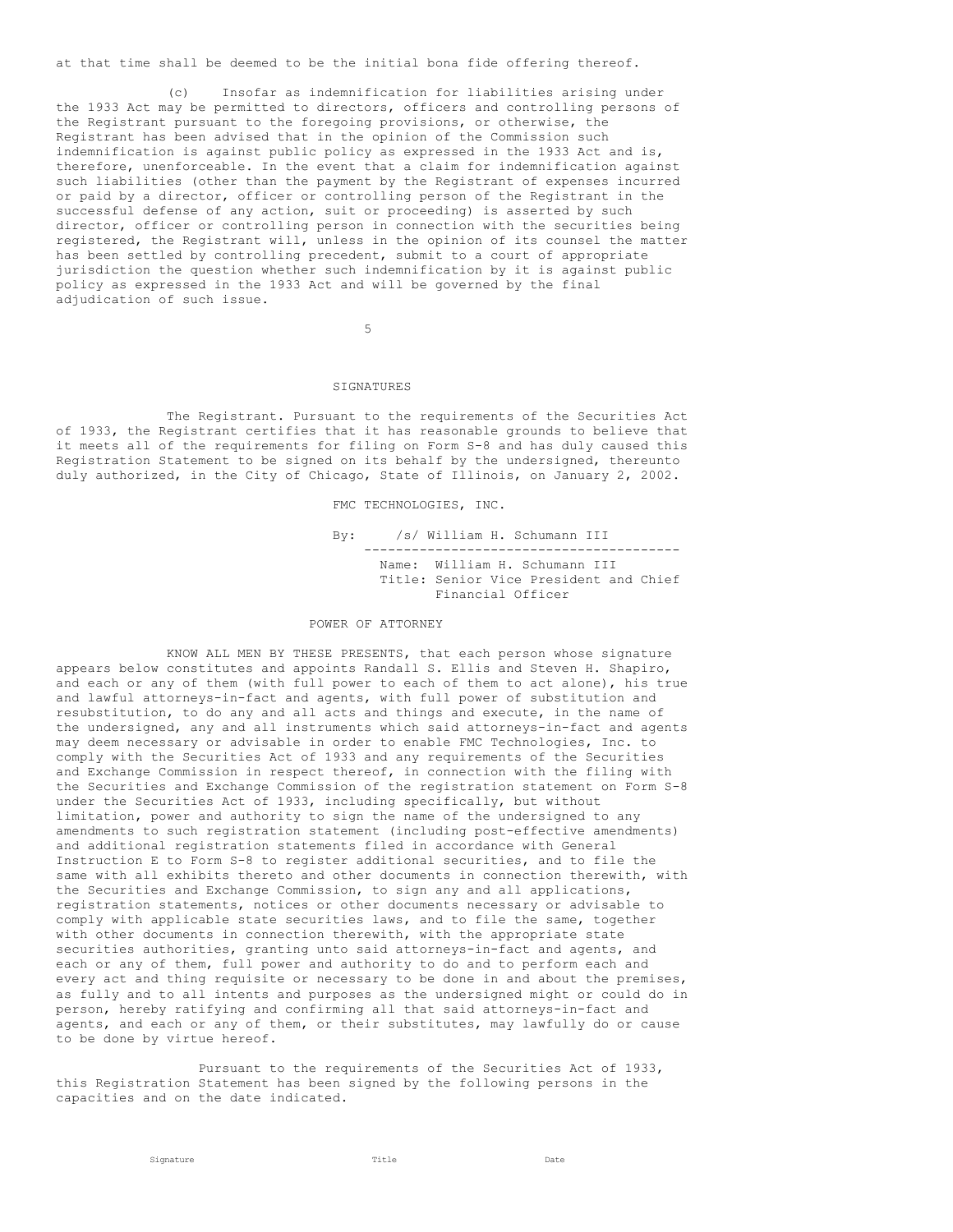| /s/ Robert N. Burt<br>Robert N. Burt                   | Chairman of the Board, Chief<br>Executive Officer and Director<br>(Principal Executive Officer) | September 28, 2001 |
|--------------------------------------------------------|-------------------------------------------------------------------------------------------------|--------------------|
| /s/ William H. Schumann III<br>William H. Schumann III | Senior Vice President and Chief<br>Financial Officer (Principal<br>Financial Officer)           | September 28, 2001 |
| /s/ Ronald D. Mambu<br>Ronald D. Mambu                 | Vice President and Controller<br>(Principal Accounting Officer)                                 | September 28, 2001 |
| /s/ Joseph H. Netherland                               | Director                                                                                        | September 28, 2001 |
| Joseph H. Netherland                                   |                                                                                                 |                    |

| /s/ Mike R. Bowlin         | Director | September 28, 2001 |
|----------------------------|----------|--------------------|
| Mike R. Bowlin             |          |                    |
| /s/ B. A. Bridgewater, Jr. | Director | September 28, 2001 |
| B. A. Bridgewater, Jr.     |          |                    |
| /s/ Asbjorn Larsen         | Director | September 28, 2001 |
| Asbjorn Larsen             |          |                    |
| /s/ Edward J. Mooney       | Director | September 28, 2001 |
| Edward J. Mooney           |          |                    |
| /s/ William F. Reilly      | Director | September 28, 2001 |
| William F. Reilly          |          |                    |
| /s/ James M. Ringler       | Director | September 28, 2001 |
| James M. Ringler           |          |                    |
| /s/ James R. Thompson      | Director | September 28, 2001 |
|                            |          |                    |

James R. Thompson

The Plan. Pursuant to the requirements of the Securities Act of 1933, the Plan Administrator for the Plan certifies that it has caused this Registration Statement to be signed on its behalf by the undersigned, thereunto duly authorized, in the City of Chicago, State of Illinois, on January 2, 2002.

> FMC TECHNOLOGIES, INC. SAVINGS AND INVESTMENT PLAN

By: FMC Technologies, Inc. Employee Welfare Benefits Plan Committee, as Plan Administrator

By: /s/ Michael W. Murray ----------------------------------

Name: Michael W. Murray Title: Member, FMC Technologies, Inc. Employee Welfare Benefits Plan Committee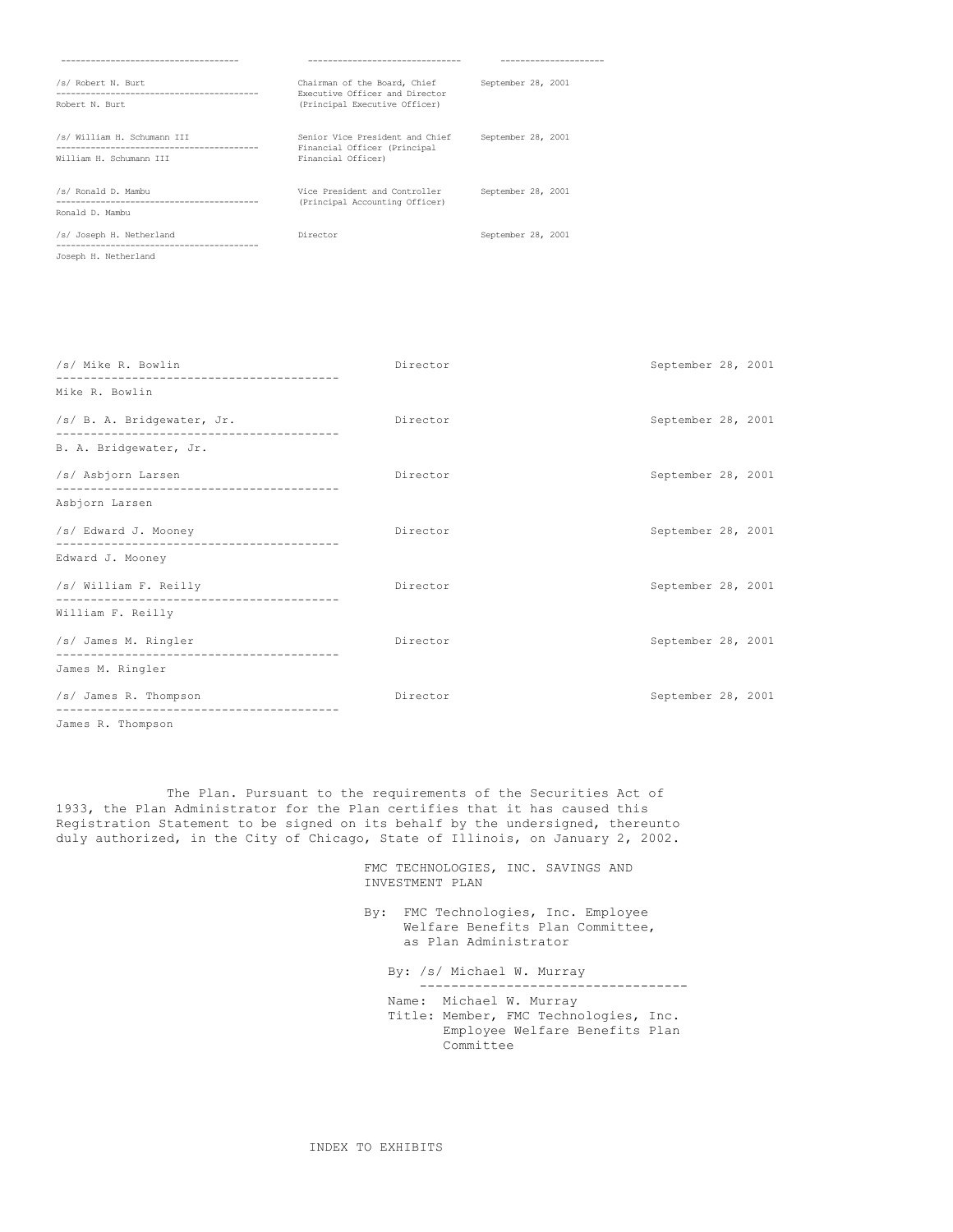Exhibit No. Description ----------- -----------

- 4.1 Rights Agreement, dated as of June 5, 2001, by and between the Registrant and Computershare Investor Services, LLC, as filed with the Commission on June 14, 2001 as Exhibit 4.2 to the Registrant's Registration Statement on Form S-8 (File No. 333-62996) and incorporated herein by reference.
- 15.1 Letter regarding unaudited interim financial information.
- 23.1 Consent of KPMG LLP.
- 24.1 Powers of attorney (included on the signature page hereto).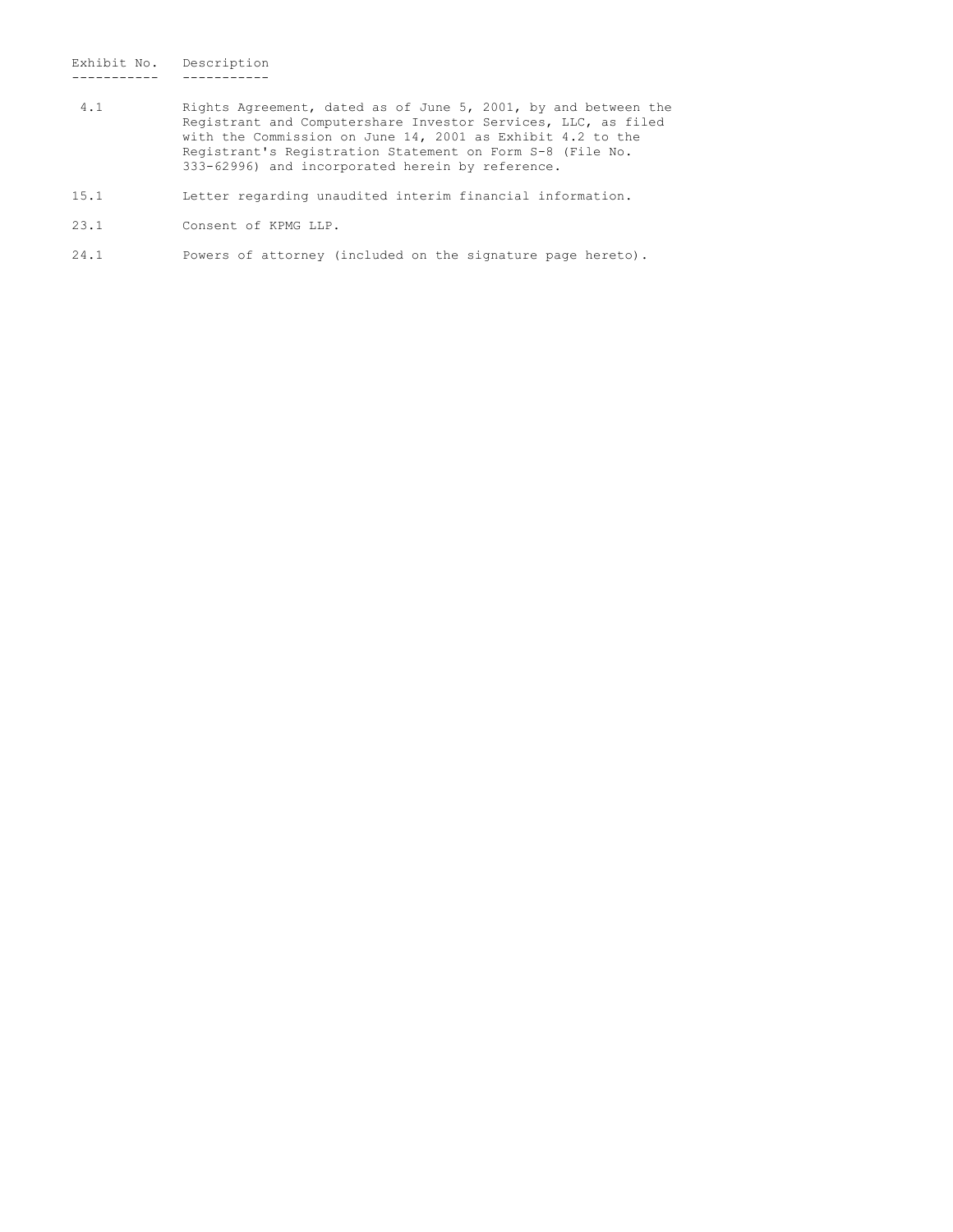Letter re: Unaudited Interim Financial Information

FMC Technologies, Inc. Chicago, Illinois

Ladies and Gentlemen:

With respect to the accompanying registration statement on Form S-8 filed by FMC Technologies, Inc., we acknowledge our awareness of the incorporation by reference of our reports dated July 31, 2001 and October 31, 2001 related to our reviews of interim financial information.

Pursuant to rule 436(c) under the Securities Act of 1933, such reports are not considered a part of a registration statement prepared or certified by an accountant or a report prepared or certified by an accountant within the meaning of Sections 7 and 11 of the Act.

Very truly yours,

/s/ KPMG LLP

Chicago, Illinois January 2, 2002